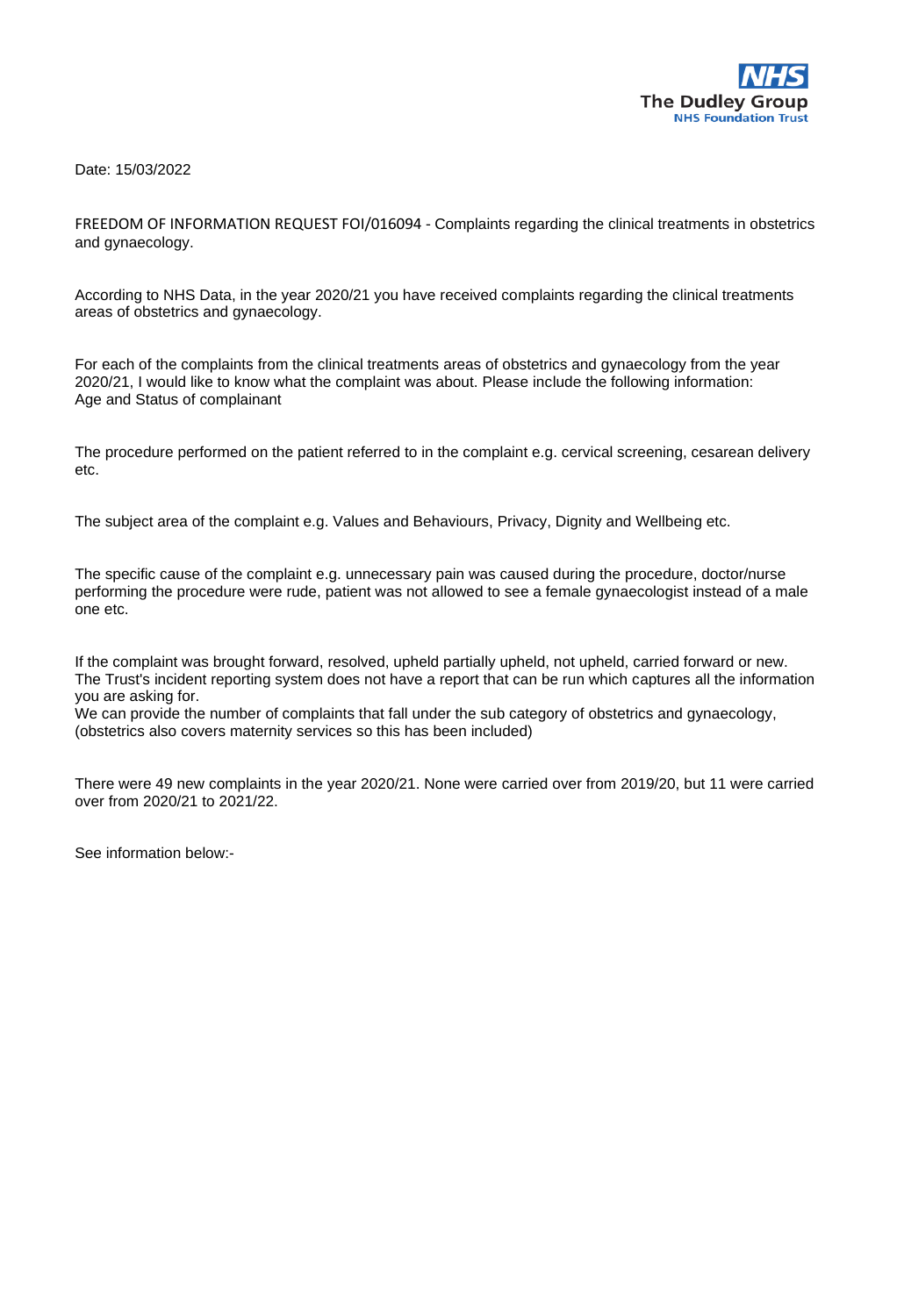## **Complaints carried forward to 2021/22**

Of the 11 carried forward, 10 were partially upheld and 1 was not upheld

| Team<br>Responsible                           | Sub-subject                                                   |
|-----------------------------------------------|---------------------------------------------------------------|
| RHH -<br>Maternity<br>(Midwifery<br>Led Unit) | <b>Inadequate Care</b>                                        |
| RHH -<br>Maternity<br>(Midwifery<br>Led Unit) | Delay or failure to<br>diagnose (inc e.g.<br>missed fracture) |
| RHH -<br>Maternity<br>(Obstetric<br>Unit)     | Patient Care - Other                                          |
| RHH -<br>Maternity<br>(Midwifery<br>Led Unit) | <b>Inadequate Care</b>                                        |
| RHH-<br>Gynaecology                           | Delay in treatment                                            |
| RHH-<br>Maternity<br>(Midwifery<br>Led Unit)  | Inadequate Care                                               |
| RHH -<br>Maternity<br>(Midwifery<br>Led Unit) | <b>Attitude of Nursing</b><br>Staff/Midwives                  |
| RHH -<br>Maternity<br>(Midwifery<br>Led Unit) | <b>Inadequate Care</b>                                        |
| RHH -<br>Gynaecology                          | Delay or failure to<br>diagnose (inc e.g.<br>missed fracture) |
| RHH -<br>Gynaecology                          | Other                                                         |
| RHH-<br>Maternity<br>(Midwifery<br>Led Unit)  | Communication with<br>patient                                 |

## **New Complaints for 2020/21**

Of the 49 complaints, 26 complaints were partially upheld, 21 were not upheld and 2 were upheld

| <b>Team Responsible</b>                        | Sub-subject                                                   |
|------------------------------------------------|---------------------------------------------------------------|
| RHH - Gynaecology                              | Inappropriate<br>treatment                                    |
| <b>RHH - Maternity</b><br>(Midwifery Led Unit) | Inadequate Care                                               |
| RHH - Maternity<br>(Midwifery Led Unit)        | Delay or failure to<br>diagnose (inc e.g.<br>missed fracture) |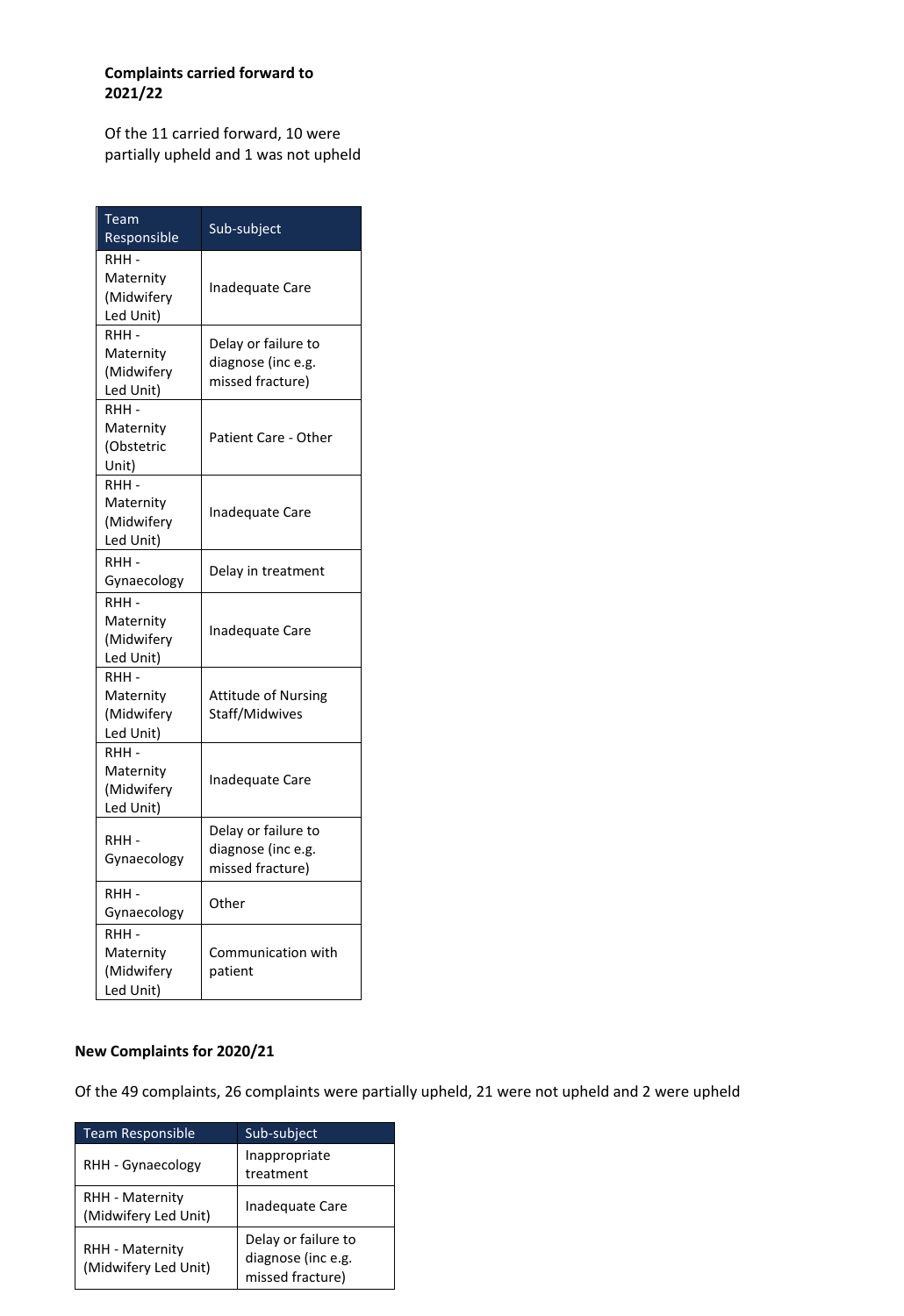| RHH - Maternity<br>(Midwifery Led Unit) | Inadequate Care                                         |
|-----------------------------------------|---------------------------------------------------------|
| RHH - Maternity<br>(Antenatal)          | Appointment delay<br>(inc length of wait)               |
| RHH - Maternity                         |                                                         |
| (Obstetric Unit)                        | Patient Care - Other                                    |
| RHH - Maternity<br>(Midwifery Led Unit) | Inadequate Care                                         |
| RHH - Maternity                         | Post-treatment                                          |
| (Midwifery Led Unit)                    | complications                                           |
| RHH - Maternity<br>(Midwifery Led Unit) | <b>Attitude of Nursing</b><br>Staff/Midwives            |
| RHH - Gynaecology                       | Breach of<br>Confidentiality by Staff                   |
| RHH - Maternity                         | Incorrect/no                                            |
| (Antenatal)                             | information given                                       |
| RHH - Gynaecology                       | Delay or failure in<br>treatment or                     |
|                                         | procedure                                               |
| RHH - Maternity                         | Inappropriate                                           |
| (Midwifery Led Unit)                    | treatment                                               |
| RHH - Maternity<br>(Antenatal)          | Inadequate Care                                         |
| RHH - Maternity                         | Inappropriate                                           |
| (Midwifery Led Unit)                    | treatment                                               |
| RHH - Gynaecology                       | Appointment - No<br>follow up                           |
| RHH - Gynaecology                       | Appointment<br>cancellations                            |
| RHH - Maternity                         | Failure to obtain                                       |
| (Obstetric Unit)                        | appropriate consent                                     |
| RHH - Maternity<br>(Antenatal)          | Inadequate Care                                         |
| RHH - Maternity<br>(Midwifery Led Unit) | Inadequate Care                                         |
| RHH - Maternity                         | <b>Attitude of Medical</b>                              |
| (Obstetric Unit)                        | Staff                                                   |
| RHH - Maternity<br>(Antenatal)          | Service not available                                   |
| RHH - Gynaecology                       | Delay in treatment                                      |
| RHH - Maternity<br>(Midwifery Led Unit) | <b>Attitude of Nursing</b><br>Staff/Midwives            |
| RHH - Gynaecology                       | Delay or failure to<br>Image (scan/x-ray etc)           |
| RHH - Gynaecology                       | Other                                                   |
| RHH - Maternity                         | Waiting for                                             |
| (Obstetric Unit)                        | operation/procedure                                     |
| RHH - Maternity<br>(Midwifery Led Unit) | Inadequate Care                                         |
| RHH - Maternity<br>(Midwifery Led Unit) | Other                                                   |
| RHH - Maternity<br>(Antenatal)          | Waiting for an<br>appointment/Length<br>of waiting list |
| RHH - Gynaecology                       | Appointment<br>cancellations                            |